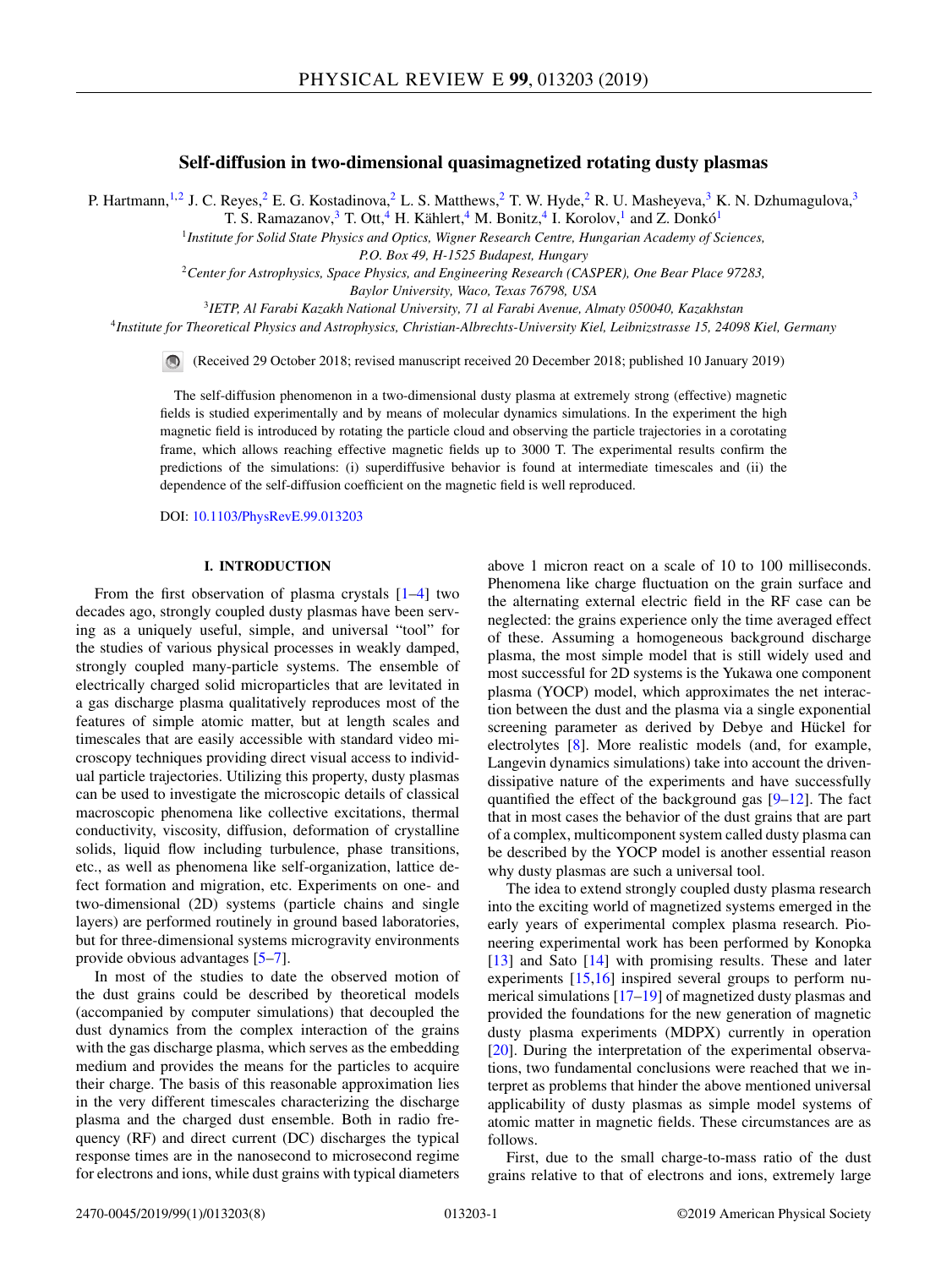<span id="page-1-0"></span>magnetic fields (in the range of thousands of teslas) are needed to magnetize the dust component. Here magnetization is defined as a state where the cyclotron motion (radius and frequency) of the dust particles is comparable to that of the dust dynamics (interparticle distance, plasma frequency of the dust particles).

Second, using a magnetic field strong enough to magnetize the dust greatly modifies the dynamics of the electrons and ions in the gas discharge and introduces practically unpredictable inhomogeneities and anisotropies of the electron and ion densities and fluxes [\[15\]](#page-7-0). The dust particles are sensitive to these inhomogeneities and settle into structures that are defined by the background plasma, and not by the intergrain interactions. This finding does on one hand open new interesting research directions [\[21\]](#page-7-0), but on the other hand makes the separation of the dust dynamics and discharge plasma dynamics impossible.

A possible solution that overcomes both issues was suggested by Kählert *et al.* [\[22,23\]](#page-7-0) based on the Larmor theorem [\[24\]](#page-7-0). Using the formal equivalence of the magnetic Lorentz force  $F_m \sim Qv \times B$  and the Coriolis force  $F_C \sim 2mv \times \Omega$ , one can be substituted for the other. Here *Q* and *m* are the electric charge and mass of the dust grain; the vectors  $v, B, \Omega$ are the velocity, magnetic induction, and the angular velocity of rotation of the (whole) system. Although the Coriolis force is not present in the laboratory reference frame, it appears as an inertial force together with the centrifugal force if one observes the rotating system from a corotating frame. In this case the particle velocities are defined in this corotating reference frame. The applicability of this idea was first demonstrated on the vibration spectrum of a small cluster of dust grains [\[22\]](#page-7-0) in an experimental setup introduced in [\[25\]](#page-7-0) and later on the collective excitation spectra and wave dispersion properties of a 2D many-particle ensemble [\[26\]](#page-7-0) in the "RotoDust" setup. It has been shown that this alternative approach solves both issues that arise in real magnetic dusty plasma experiments: the equivalent magnetic field can be extremely high, and the plasma properties (primarily the homogeneity, as well as the electron and ion dynamics) are practically unaffected by the rotation of one of the electrodes, due to the large difference in timescales of the rotation (few Hz) and the electron and ion motions. In this way, the RotoDust experiment successfully extends the applicability of dusty plasmas to study principal many-body phenomena at the particle level in a universal fashion to magnetized systems.

In this article we focus on self-diffusion, one of the fundamental transport processes in nature, in magnetized strongly coupled dusty plasmas in the liquid phase. RotoDust experiments were performed in the Hypervelocity Impacts and Dusty Plasmas Lab (HIDPL) of the Center for Astrophysics, Space Physics, and Engineering Research (CASPER) at Baylor University, Waco, Texas, and at the Institute for Solid State Physics and Optics, part of the Wigner Research Centre for Physics of the Hungarian Academy of Sciences, Budapest (referenced, respectively, as "TEX" and "BUD" in the following). Details of the dusty plasma apparatuses can be found in an earlier publication [\[27\]](#page-7-0); here only a brief outline is given in Sec.  $\Pi$ , where details of the methods of the measurements and data evaluation are given. Molecular dynamics (MD) simulations, described in Sec. [III,](#page-3-0) are also



FIG. 1. Schematics of the "RotoDust" electrode configuration of the (a) BUD setup and the (b) TEX system.

performed to compute the mean-squared displacement and diffusion coefficient of 2D magnetized Yukawa systems with system parameters matching the experimental conditions for comparison. The results are presented in Sec. [IV,](#page-4-0) while a summary is given in Sec. [V.](#page-6-0)

## **II. ROTODUST EXPERIMENTS AND DATA EVALUATION**

Both the TEX and BUD experiments are based on RF discharges operated at a frequency of 13.56 MHz in argon gas, with rotatable horizontal powered lower electrodes, as shown schematically in Fig. 1. The relevant difference between the two setups is in the gas pressure operation regime due to the size difference of the respective plasma volumes. In the TEX experiments the discharge gap was 2.5 cm and the gas pressure was varied between 10 and 30 Pa, while in the BUD experiment the discharge gap is 15 cm and gas pressures between 0.5 and 1.5 Pa were used.

In both setups the horizontal electrostatic confinement was enhanced by glass cylinders with inner diameters 1*/*4 to 1*/*2 inches placed on the rotating electrode, with a careful alignment of the symmetry axis of the glass cylinder and the axis of rotation. This enhancement is necessary to compensate for the centrifugal effect that acts against the horizontal confinement. The rotation of the lower electrodes is driven by controllable speed DC motors (of type BMU260C-A-3) through a ferrofluid rotary vacuum feedthrough in the BUD system, or from inside the vacuum chamber in the TEX setup. The rotating electrode drags the gas inside the glass cylinder, transferring the rotation to the dust particles by neutral drag. Turbulent motion of the neutral gas is not expected, as the Reynolds number is very low in such a low-pressure environment. After turning on the motor, it takes about a second for the dust cloud to reach the rotation rate of the electrode.

Melamine formaldehyde (MF) particles with diameters of  $d_{\text{TEX}} = 8.89 \ \mu \text{m} \pm 1\% \text{ and } d_{\text{BUD}} = 4.38 \ \mu \text{m} \pm 1\% \text{ were dis-}$ persed into the glass cylinders while operating the discharge plasmas in the range of 2 to 20 watts of RF power. The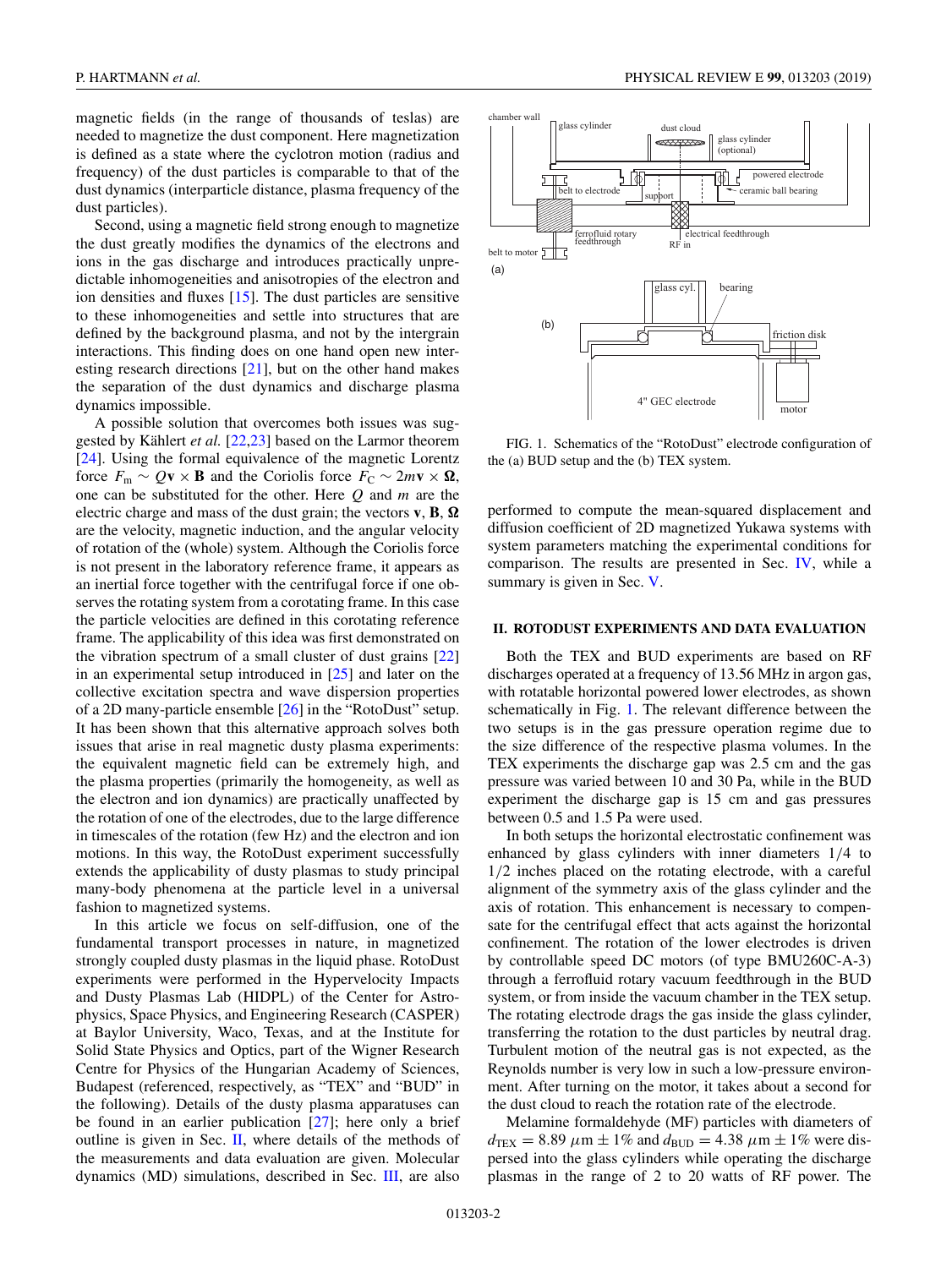<span id="page-2-0"></span>experimental parameters (RF power, gas pressure, and rotation rate) were adjusted to achieve large homogeneous single layer configurations in the strongly coupled liquid regime. Typical particle numbers in the dust clouds ranged from  $N =$ 100 to 1000 grains with the diameter of the dust cloud ranging from 3 to 10 mm. The dust clouds were illuminated with wide laser beams and image sequences were recorded at 125 frames per second (fps). The image exposure time was set to 1*/*2000 seconds to prevent the images of individual particles from streaking given the fast rotation in the range of 2 to 6 revolutions per second.

The optical magnification is chosen to entirely fit the whole ensemble into the observation field of view. The image sequences were processed by our own algorithm, which includes the following steps:

(1) Particle detection was performed following the procedure described in [\[28\]](#page-7-0). At this stage the apparent displacements of particles between subsequent images are too large for direct tracing; see Figs.  $2(a)$  and  $2(b)$ .

(2) The center of mass (COM) for each frame is calculated from the positions of all the particles in each frame.

(3) Over time, the position of the COM is observed to move in a small circle. The center of rotation (COR) is identified as the long time average of the COM positions found for each frame.

(4) An initial estimate of the rotation rate  $\Omega$  is derived from the variation of the vector connecting the COR and COM from frame to frame; see Figs.  $2(c)$  and  $2(d)$ .

(5) Particle coordinates in the rotating frame are found by applying the inverse rotation with angular velocity  $-\Omega$  about the point COR to compensate for the overall rotation; see Fig.  $2(e)$ .

(6) A periodic artificial "wobbling" of the derived coordinates of the dust cloud due to small misalignment of the axis of rotation and the symmetry axis of the glass cylinder is compensated by applying a least-squares minimization algorithm to the differences of particle positions in subsequent frames. Parameters found in this step are the additional frameto-frame translation and rotation of the particle cloud that is superposed on the steady rotation already subtracted during steps 4 and 5; see Fig.  $2(f)$ .

(7) To obtain the trajectories of individual particles, the grains have to be identified from frame to frame. This is done by linking the grain with the nearest position in the next frame to the particle in the current frame.

As a result of these data processing steps, one obtains the 2D coordinates and velocities of all particles as observed in a corotating frame as functions of time for sequences of typically 10 000 to 40 000 frames. Using these particle positions the mean-squared displacement

$$
\text{MSD} = \langle s^2 \rangle(\tau) = \left\langle \frac{1}{N} \sum_{i=1}^N \left[ \mathbf{r}_i(t) - \mathbf{r}_i(t + \tau) \right]^2 \right\rangle_t \tag{1}
$$

can be easily measured.

For ideal systems the diffusion coefficient can be calculated from the MSD assuming Brownian-like motion, where for long times the MSD has an asymptotic time dependence



FIG. 2. Elementary steps of the derotation transformation demonstrated using two subsequent snapshots from experiment TEX11 (see Table [II,](#page-4-0) with recording rate 125 frames per second, image resolution 256  $\times$  256 pixels, and a field of view of 4.5  $\times$  4.5 mm). Raw images at times (a)  $t_0$  and (b)  $t_0 + 8$  ms, with superposed red circles showing the result of the particle detection. (c) and (d) Detected particles together with the center of rotation (COR, red circle) and the vector connecting the COR with the instantaneous center of mass (COM). (e) Overlay of the two sets of particle positions after the rough derotation described in step 5. (f) Overlay of the two sets of particle positions after the least-squares correction and removal of the outer particle ring relative to COR as described in step 6.

 $MSD \propto t$ :

$$
D = \lim_{t \to \infty} \frac{\text{MSD}}{4t}.
$$
 (2)

However, in performing real experiments or numerical simulations, the systems of interest may behave slightly differently from the Brownian motion model and can have nonlinear time dependencies, for example MSD  $\propto t^{\alpha}$ , where the exponent *α* is a dimensionless parameter usually with a value close to unity. The case when  $\alpha > 1$  is called superdiffusion, and the opposite case  $\alpha$  < 1 is called subdiffusion. In both cases Eq. (2) is inconclusive and it is not possible to characterize the particle transport with a single parameter. Alternatively, it is possible to extend the concept of the diffusion coefficient to two parameters, namely the exponent  $\alpha$  introduced previously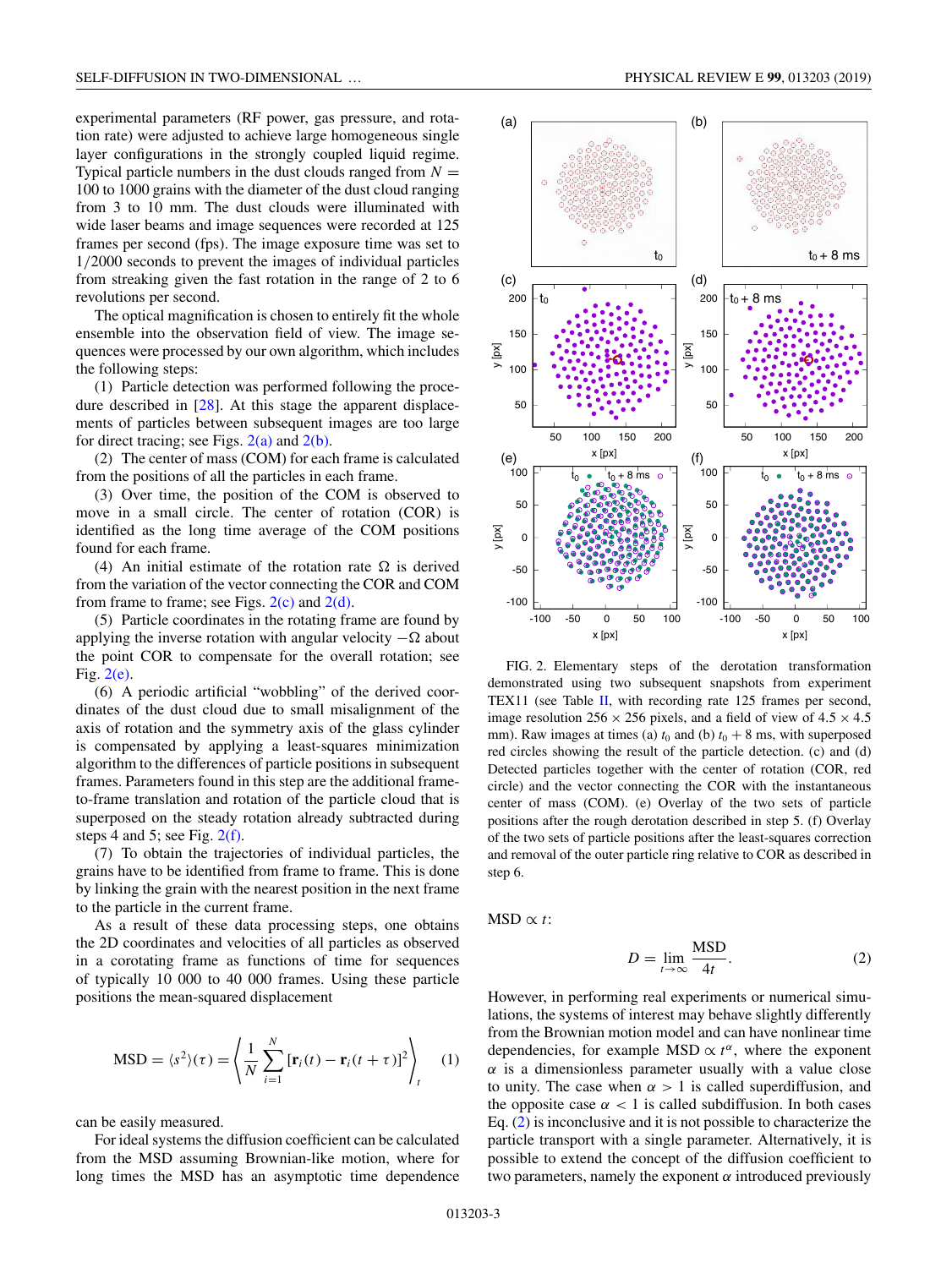<span id="page-3-0"></span>and the generalized diffusion coefficient:

$$
D_{\alpha} = \lim_{t \to \infty} \frac{\text{MSD}}{4t^{\alpha}},\tag{3}
$$

as discussed in [\[12\]](#page-7-0).

The topic of anomalous diffusion in general is of high interest in various fields in physics and biology [\[29\]](#page-7-0), where particle simulation methods provide significant contributions to the quantification of particle transport [\[30\]](#page-7-0) because a solid theoretical background is still not available, especially in low dimensions [\[31\]](#page-7-0). Some predictions suggest that in the real thermodynamic limit (infinite system size and observation time) in isotropic systems with short range interparticle interactions, the diffusion becomes normal and the instantaneous value of the diffusion exponent  $\alpha$  asymptotically approaches unity [\[32\]](#page-7-0). However, for finite sizes and short times, highly relevant for nanotechnology and high frequency applications, the system can show significant anomalous transport, which can even be enhanced by the external magnetic field [\[19,33–35\]](#page-7-0).

Generally, as  $t \to \infty$  is not directly accessible in particle simulations or experiments, a common practice is to substitute formulas [\(2\)](#page-2-0) and (3) by fitting the MSD curve with  $MSD(t) =$  $4D_{\alpha}t^{\alpha} + b$  in a finite interval  $t_1 < t < t_2$ . In practice  $t_1$  has to be chosen large enough for the time interval not to include the initial ballistic regime and possible oscillatory transients at early times  $[32]$ . The maximum time used in the fitting  $t_2$ is determined by the physical size of the experiment, as the MSD is limited by the system size.

It is essential that the results be presented in a form which allows their universal application, as well as allowing them to be compared with results from theory and numerical simulation. To do so we have to derive the principal parameters of the 2D magnetized YOCP model from our experiments. These parameters are as follows:

(i) the Coulomb coupling parameter

$$
\Gamma = \frac{Q^2}{4\pi\varepsilon_0} \frac{1}{ak_{\rm B}T},\tag{4}
$$

where  $\varepsilon_0$  is the dielectric constant,  $k_B$  is the Boltzmann constant, *T* is the kinetic temperature of the dust grains, and *a* is the Wigner-Seitz radius defined as  $a = \sqrt{1/\pi n}$  in 2D, with *n* being the surface number density of the dust grains;

(ii) the Yukawa screening parameter

$$
\kappa = \frac{a}{\lambda_{\rm D}},\tag{5}
$$

where  $\lambda_D$  is the Debye screening length, a property representing the polarizability of the gas discharge plasma; and

(iii) the magnetization parameter

$$
\beta = \frac{\omega_c}{\omega_p},\tag{6}
$$

where  $\omega_p$  is the nominal 2D plasma frequency defined as  $\omega_p^2 = nQ^2/2\varepsilon_0 ma$ , and  $\omega_c$  is the cyclotron frequency. In the case of a real magnetic field the cyclotron frequency can be calculated as  $\omega_c = QB/m$ , but in the RotoDust case, where the magnetic Lorentz force is substituted by the Coriolis force in the equation of motion of the dust grains, the cyclotron frequency is equivalent to  $\omega_c = 2\Omega$ .

To obtain the desired system parameters we perform the following steps for each measurement:

(1) A calibration image is taken with the same optical setup to match the pixel size with physical distances. Our resolution is in the range of approximately 100 pixels per millimeter. As each dust grain covers approximately 5 pixels, the positions are known with subpixel accuracy, with the uncertainty in the measured interparticle distance an estimated 5%.

(2) The number of observed dust grains and the visual size of the dust cloud are used to calculate the surface density, and via this, the Wigner-Seitz radius *a*.

(3) To obtain the electric charge *Q* and the Debye screening length  $\lambda_D$  we follow the procedure introduced in [\[26\]](#page-7-0). After recording the image sequence of the rotating cloud, the rotation is stopped and all but two particles are dropped from the dust cloud by rapidly switching the discharge off and on in a short time but keeping all discharge parameters unchanged. Three parameters are easily obtainable from the recorded image sequence of this two-particle system: the average distance between the two particles  $\langle d \rangle$ , the oscillation frequency of the center of mass  $\omega_{COM}$ , and the oscillation frequency of the interparticle distance  $\omega_d$ . These three parameters, together with the grain mass *m*, are the input parameters for the solution of Eqs.  $(2)$  and  $(3)$  of Ref.  $[36]$ :

$$
\frac{Q^2}{4\pi\epsilon_0} = \frac{1}{2}m\omega_{COM}^2 \frac{\langle d\rangle^3 \lambda_D}{\langle d\rangle + \lambda_D} e^{\langle d\rangle/\lambda_D},
$$

$$
\omega_d^2 = 3\omega_{COM}^2 \frac{\langle d\rangle^2 + 3\langle d\rangle \lambda_D + 3\lambda_D^2}{\lambda_D(\langle d\rangle + \lambda_D)},
$$
(7)

which are derived using the assumptions of a harmonic trap for the horizontal confinement in the form of  $V_{tr}(r) =$  $\frac{1}{2}M\omega_{COM}^2 r^2$  and Yukawa interaction between the particles with potential energy

$$
\Phi_{\mathbf{Y}}(r) = \frac{Q^2}{4\pi\varepsilon_0} \frac{\exp(-r/\lambda_{\mathbf{D}})}{r}.
$$
 (8)

The solution of Eqs. (7) provides the charge *Q* and the Debye screening length  $λ_D$ .

(4) To obtain the most accurate estimation for the Coulomb coupling parameter  $\Gamma$ , we compute the pair correlation function  $g(r)$  from the experimental particle position data and compare peak amplitudes to numerical data of nonmagnetized 2D YOCP results as investigated in great detail in [\[37\]](#page-7-0). The mapping of magnetized and nonmagnetized equilibrium pair correlation functions is guaranteed by the Bohr–van Leeuwen theorem [\[38\]](#page-7-0).

After performing all these additional steps, the results for the MSD and the diffusion coefficient are available as functions of the universal dimensionless parameters  $\Gamma$ ,  $\kappa$ , and  $\beta$  and will be presented together with the numerical results in Sec. [IV.](#page-4-0)

#### **III. MD SIMULATIONS**

Our numerical simulations are directly motivated by previous numerical studies of diffusion in magnetized 3D Yukawa systems [\[19,39\]](#page-7-0), studies on the connection between caging and diffusion in 2D Yukawa systems [\[40\]](#page-7-0), and studies that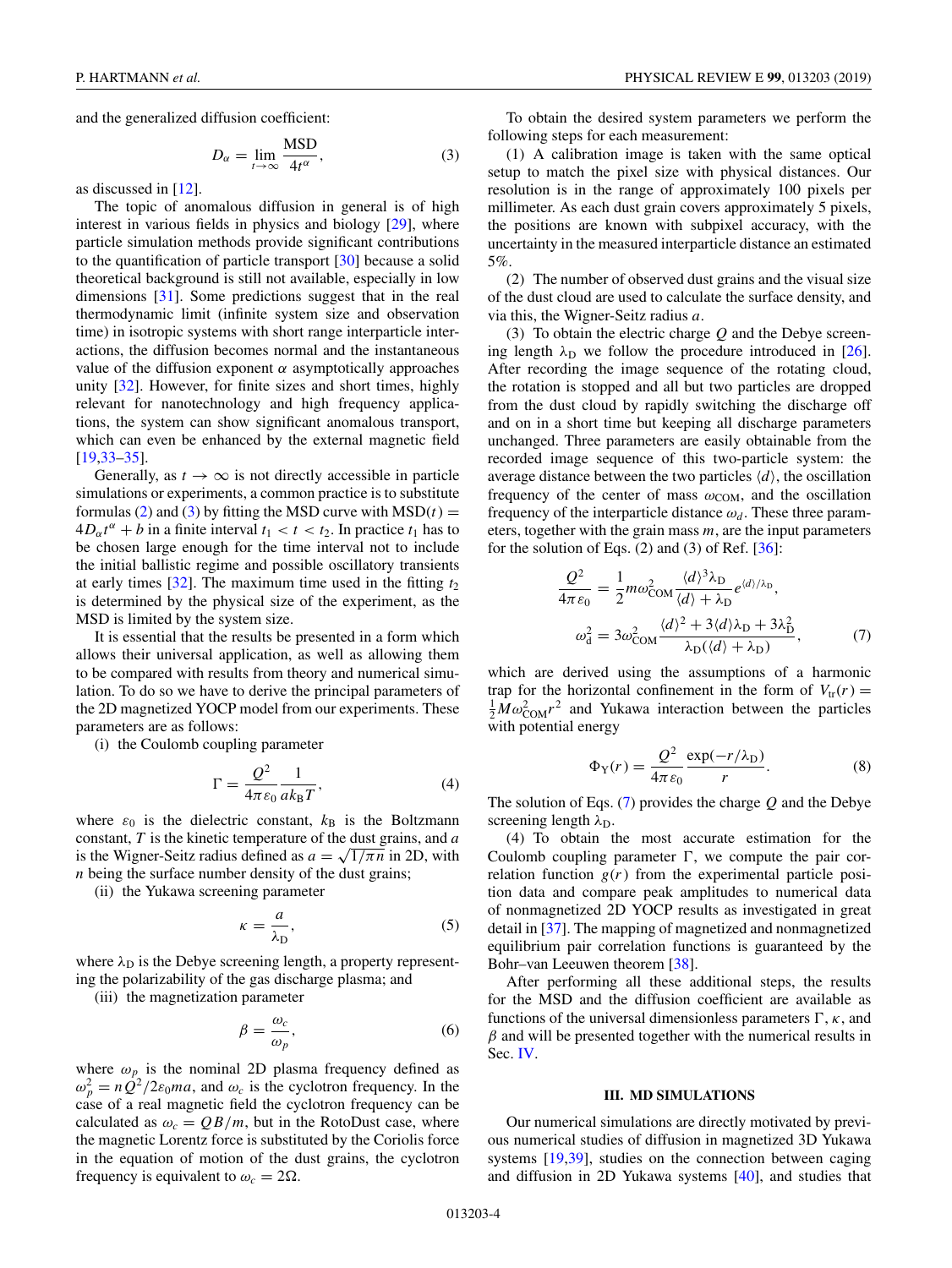<span id="page-4-0"></span>TABLE I. List of experiments on the BUD setup. Estimated uncertainties are within 1% for  $\Omega$ , 5% for pressure p, a, and N, and 10% for  $Q$ , the RF power  $P_{\text{RF}}$ , and  $\lambda_{\text{D}}$ . The dust particle diameter was  $d_{\text{BUD}} = 4.38 \ \mu \text{m} \pm 1\%$ .

| exp. name         | (Pa) | $P_{\rm RF}$<br>(W) | Ω<br>$\left(\frac{rad}{s}\right)$ | Q.<br>(e) | a<br>$(\mu m)$ | $\lambda_{\rm D}$<br>$(\mu m)$ | N   |
|-------------------|------|---------------------|-----------------------------------|-----------|----------------|--------------------------------|-----|
| BUD <sub>01</sub> | 0.66 | 4.0                 | 16.9                              | 2330      | 235            | 230                            | 158 |
| BUD <sub>02</sub> | 1.0  | 1.0                 | 18.2                              | 2150      | 260            | 290                            | 152 |
| BUD <sub>03</sub> | 1.05 | 1.0                 | 23.2                              | 2350      | 210            | 220                            | 146 |
| BUD <sub>04</sub> | 1.05 | 3.0                 | 23.1                              | 2100      | 180            | 170                            | 313 |

identify superdiffusion in 2D magnetized systems [\[12,41\]](#page-7-0). Earlier investigations of nonmagnetized Yukawa systems [\[33,42–46\]](#page-7-0) provide valuable references for the methodology, the possible presence of superdiffusion, and numerical data.

We apply the molecular dynamics (MD) simulation method to describe the motion of the particles governed by Newton's equations of motion, where the forces included are due to the interparticle Yukawa potential and the external magnetic field. Gas drag and random Brownian kicks originating from the background gas are neglected, as for the experimental conditions listed in Tables I and II the Epstein dust-neutral collision frequency ( $v_{dn} = 0.5-30 \text{ sec}^{-1}$ ) is below the dust plasma frequency ( $\omega_{dp} = 100-300$  rad/sec). For the integration of the equation of motion that accounts for the presence of the magnetic field we use the method described in [\[47\]](#page-7-0). In the simulations  $N = 4000$  particles are released in a 2D square simulation box with periodic boundary conditions. The simulation time step is chosen to be short enough to resolve single particle oscillations; numerical stability is verified by monitoring the total kinetic energy in the system. During

TABLE II. List of experiments on the TEX setup. Estimated uncertainties are within 1% for  $\Omega$ , 5% for pressure p, a, and N, and 10% for *Q*, the RF power  $P_{RF}$ , and  $\lambda_D$ . The dust particle diameter  $\text{was } d_{\text{TEX}} = 8.89 \ \mu \text{m} \pm 1\%.$ 

| exp. name         | $\boldsymbol{p}$<br>(Pa) | $P_\mathrm{RF}$<br>(W) | Ω<br>$\left(\frac{rad}{s}\right)$ | Q<br>(e) | a<br>$(\mu m)$ | $\lambda_{\rm D}$<br>$(\mu m)$ | N    |
|-------------------|--------------------------|------------------------|-----------------------------------|----------|----------------|--------------------------------|------|
| TEX01             | 12.0                     | 4.2                    | 11.09                             | 3160     | 125            | 120                            | 395  |
| TEX <sub>02</sub> | 12.0                     | 4.2                    | 9.70                              | 3160     | 108            | 120                            | 395  |
| TEX03             | 12.0                     | 4.2                    | 8.31                              | 3160     | 101            | 120                            | 395  |
| TEX04             | 12.0                     | 4.2                    | 6.93                              | 3160     | 97             | 120                            | 395  |
| TEX <sub>05</sub> | 13.3                     | 5.1                    | 11.11                             | 3900     | 83             | 90                             | 1910 |
| TEX <sub>06</sub> | 13.3                     | 5.1                    | 11.09                             | 3900     | 86             | 90                             | 1910 |
| TEX07             | 8.0                      | 4.3                    | 19.25                             | 2920     | 90             | 94                             | 1720 |
| TEX08             | 13.3                     | 6.4                    | 55.66                             | 5400     | 73             | 80                             | 150  |
| TEX09             | 13.3                     | 6.4                    | 54.46                             | 5400     | 73             | 80                             | 150  |
| TEX10             | 13.3                     | 6.4                    | 54.97                             | 5400     | 85             | 80                             | 150  |
| TEX11             | 13.3                     | 6.4                    | 44.63                             | 5400     | 61             | 80                             | 150  |
| <b>TEX12</b>      | 26.6                     | 6.1                    | 41.16                             | 4530     | 73             | 75                             | 220  |
| TEX13             | 26.6                     | 6.1                    | 46.74                             | 4530     | 69             | 75                             | 220  |
| TEX14             | 20.0                     | 8.2                    | 40.79                             | 5130     | 81             | 85                             | 90   |
| TEX15             | 26.6                     | 7.9                    | 35.45                             | 4620     | 76             | 85                             | 100  |
| TEX16             | 20.0                     | 6.7                    | 28.52                             | 5480     | 97             | 100                            | 1200 |
| TEX17             | 20.0                     | 6.7                    | 13.89                             | 5480     | 102            | 100                            | 540  |
| TEX18             | 20.0                     | 6.7                    | 20.24                             | 5480     | 111            | 100                            | 390  |



FIG. 3. Pair correlation functions  $g(r)$  from the experiment (BUD01, symbols) and MD simulation (line) with parameters  $\Gamma = 150, \kappa = 1.05, \beta = 0.65.$ 

the initial "thermalization" phase of the simulation, a velocity back-scaling technique is applied to achieve the desired system temperature. This phase is kept long enough that the system reaches its stationary state. With increasing magnetic field the necessary relaxation time can become longer, as discussed in [\[48\]](#page-7-0). In the second "measurement" phase, no thermalization is applied and the particles move freely in the force field governed by the pairwise Yukawa interaction and the external magnetic field. From the simulated particle trajectories we derive the pair distribution function  $g(r)$  and the mean-squared displacement MSD, the two quantities which are the focus of this study.

Input parameters for the simulation, such as  $\Gamma$ , *κ*, and *β*, are taken from the experiments and are verified by comparing the experimental and computed pair correlation functions. In validating the measured and computed  $g(r)$  data, the amplitude and position of the first peak is given the greatest weight, as long-term correlations are expected to be more affected by the finite size and confined geometry of the experimental system. We find agreement with deviations less than 10% for the positions and amplitudes of the peak for the computed and measured  $g(r)$  as demonstrated in Fig. 3.

### **IV. RESULTS**

Two series of measurements were carried out, one with the TEX setup and one with the BUD setup. Tables I and II summarize the different cases and list the measured physical quantities.

To illustrate the quality of the experimental MSD data an example is shown in Fig. [4.](#page-5-0) The time interval shown here is much longer than the ballistic regime, which has a duration of approximately a few plasma oscillation cycles. The observed nonlinearity is a true long time feature of the transport process, as supported by the numerical simulation.

At large times ( $t\omega_p > 2000$ ), or even more relevantly at large distances (MSD  $> Na^2$ , where *N* is the number of particles in the dust cloud as listed in Tables I and  $\mathbf{II}$ ), the trend of the experimental data changes, tending towards saturation, which is clearly a consequence of the final system size. This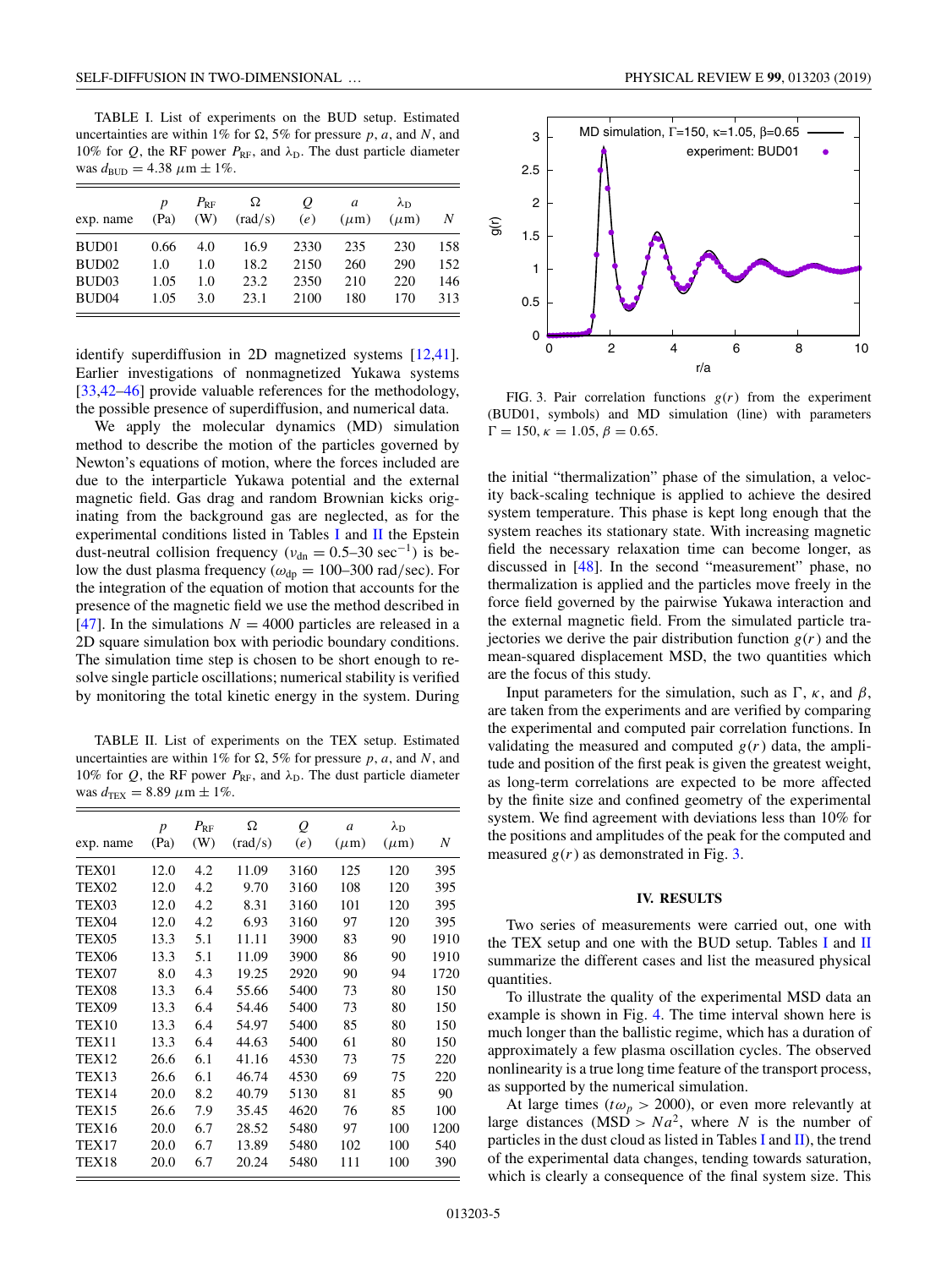<span id="page-5-0"></span>

FIG. 4. Mean-squared displacement from the experiment (BUD02, symbols) and MD simulation (line) with parameters  $\Gamma = 70$ ,  $\kappa = 0.9$ ,  $\beta = 0.84$ . Only every 100th experimental data point is plotted for better visibility. The shaded area indicates the range for the parameter fitting, where the finite size effect is negligible. The shaded area itself does depend on the system size, as described in the text. The dashed line marks the time instance  $t = 1000/\omega_{\rm p}$  used for further analysis.

natural limitation means that these experiments can only be used to estimate the transport parameters which are based on the finite time characteristics of the MSD curve, as previously mentioned in Sec. [II.](#page-1-0)

To obtain the quantities  $\alpha$  and  $D_{\alpha}$  that are used to characterize the anomalous diffusion following the definition in Eq.  $(3)$ we perform least-squares fitting to both the simulation and experimental data in the form  $MSD(t) = 4D_{\alpha}t^{\alpha} + b$ . The fitting is performed in the parameter range  $0.2N < \text{MSD}/a^2 <$ 0*.*8*N*, to minimize the effects of the finite size saturation.

The dimensionless YOCP parameters  $\Gamma$ ,  $\kappa$ , and  $\beta$  derived for each experimental condition are listed In Table III. A comparison is given for the anomalous diffusion parameters  $\alpha$  and  $D_{\alpha}$  derived from the experiment and MD simulation for each case.

The anomalous diffusion exponent *α* takes on values in the range between 1.0 and 1.4, a consequence of superdiffusive behavior. The values of the generalized diffusion coefficient *D<sub>α</sub>* depend sensitively on the exponent *α*, making direct comparison of experimental and simulation results difficult. Therefore, we define a fixed-time diffusion coefficient *D*1000, which is calculated as

$$
D^{1000} = D(t = 1000/\omega_{\rm p}) = \frac{\text{MSD}(t = 1000/\omega_{\rm p})}{4 \times 1000/\omega_{\rm p}}.
$$
 (9)

Being a finite-time quantity  $D^{1000}$  may not properly represent the particle transport in the thermodynamic limit, but similar concepts could be useful in applications related to small samples (nanotechnology) and ultrafast processes, where spatial or temporal constraints are present.  $D^{1000}$  is still a quantity that strongly depends on all relevant system parameters  $(\Gamma, \kappa, \mathcal{E})$ and  $\beta$ ); however it has been shown that the relative diffusion coefficient  $D/D_0$ , the ratio of the magnetized ( $\beta > 0$ ) and the nonmagnetized ( $\beta = 0$ ) values for given  $\Gamma$  and  $\kappa$  parameters,

TABLE III. Dimensionless system parameters and diffusion coefficients. Estimated uncertainties are within 15% for all quantities. The unit of  $D_{\alpha}$  is  $100a^2/\omega_p^{\alpha}$ .

| exp.<br>name      | Г   | $\kappa$ | $\beta$ | $\alpha$<br>(exp.) | $D_{\alpha}$<br>(exp.) | $\alpha$<br>(MD) | $D_{\alpha}$<br>(MD) |
|-------------------|-----|----------|---------|--------------------|------------------------|------------------|----------------------|
| BUD01             | 45  | 1.0      | 0.63    | 1.07               | 1.28                   | 1.10             | 1.19                 |
| BUD <sub>02</sub> | 70  | 0.9      | 0.84    | 1.26               | 0.182                  | 1.25             | 0.197                |
| BUD <sub>03</sub> | 170 | 1.0      | 0.77    | 1.16               | 0.075                  | 1.10             | 0.097                |
| BUD <sub>04</sub> | 150 | 1.05     | 0.65    | 1.24               | 0.072                  | 1.30             | 0.063                |
| TEX <sub>01</sub> | 61  | 1.0      | 0.46    | 1.07               | 1.01                   | 1.11             | 1.01                 |
| TEX <sub>02</sub> | 63  | 0.9      | 0.37    | 1.14               | 0.800                  | 1.17             | 0.558                |
| TEX <sub>03</sub> | 66  | 0.85     | 0.30    | 1.22               | 0.402                  | 1.27             | 0.304                |
| TEX <sub>04</sub> | 70  | 0.8      | 0.24    | 1.36               | 0.150                  | 1.35             | 0.168                |
| TEX <sub>05</sub> | 45  | 0.9      | 0.23    | 1.39               | 0.229                  | 1.14             | 1.37                 |
| TEX <sub>06</sub> | 78  | 0.93     | 0.24    | 1.20               | 0.360                  | 1.14             | 0.659                |
| TEX07             | 24  | 0.96     | 0.55    | 1.12               | 2.15                   | 1.04             | 4.10                 |
| TEX <sub>08</sub> | 135 | 0.9      | 0.69    | 1.17               | 0.114                  | 1.18             | 0.107                |
| TEX <sub>09</sub> | 135 | 0.9      | 0.71    | 1.18               | 0.116                  | 1.23             | 0.073                |
| TEX <sub>10</sub> | 122 | 1.0      | 0.89    | 1.06               | 0.351                  | 1.10             | 0.222                |
| TEX11             | 138 | 0.85     | 0.50    | 1.00               | 0.361                  | 1.05             | 0.270                |
| TEX <sub>12</sub> | 115 | 1.0      | 0.64    | 1.21               | 0.116                  | 1.24             | 0.106                |
| TEX13             | 58  | 0.9      | 0.61    | 1.19               | 0.434                  | 1.17             | 0.537                |
| TEX14             | 53  | 0.95     | 0.61    | 1.08               | 1.02                   | 1.13             | 0.804                |
| <b>TEX15</b>      | 41  | 0.9      | 0.45    | 1.01               | 3.07                   | 1.04             | 2.60                 |
| <b>TEX16</b>      | 81  | 1.0      | 0.52    | 1.17               | 0.328                  | 1.12             | 0.619                |
| TEX17             | 114 | 1.0      | 0.35    | 1.16               | 0.281                  | 1.16             | 0.267                |
| TEX18             | 71  | 0.9      | 0.41    | 1.00               | 1.63                   | 1.09             | 0.818                |

is a function of the magnetization  $\beta$  only [\[35\]](#page-7-0) as

$$
\frac{D}{D_0}(\beta) = \frac{1 + \frac{1}{3}\beta}{1 + \frac{7}{4}\beta + \beta^2}.
$$
 (10)

To derive the relative diffusion coefficients, we first computed the MSD and  $D_0^{1000}$  values for the nonmagnetized  $(\beta = 0)$  2D Yukawa systems with Yukawa parameters  $\Gamma$  and *κ* corresponding to the experimental cases listed in Table III. The resulting values are plotted in Fig. 5 and listed in Table [IV.](#page-6-0) From the Yukawa system parameters  $\Gamma$  and  $\kappa$  we



FIG. 5. Fixed-time  $(t\omega_p = 1000)$  diffusion coefficient,  $D_0^{1000}$ , from the  $\beta = 0$  reference simulations as a function of the effective Coulomb coupling parameter. The theoretical fit formula is adapted from Ref. [\[46\]](#page-7-0) with  $A = 2.1444$  and  $B = 0.00778$ .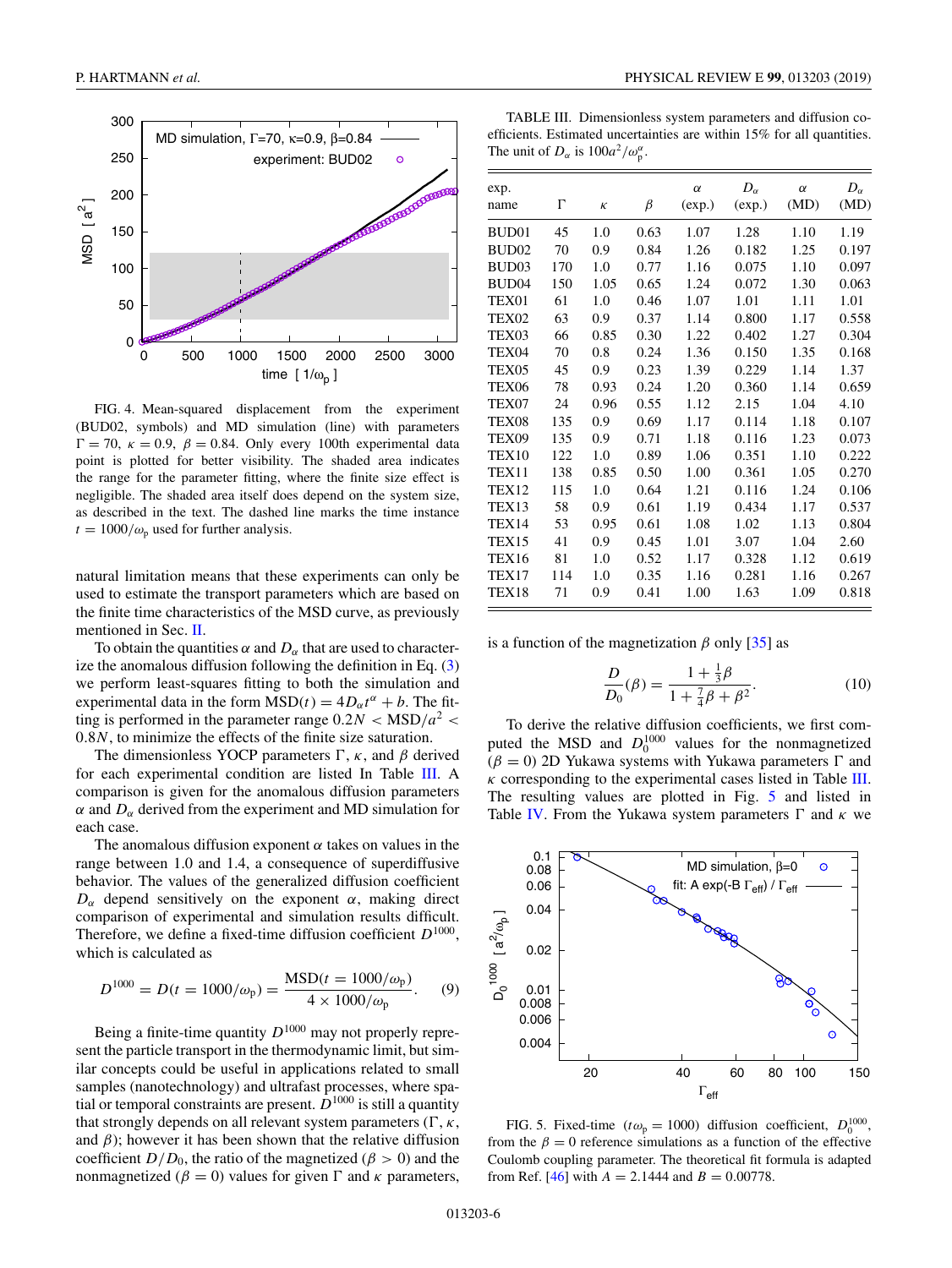<span id="page-6-0"></span>TABLE IV. Dimensionless system parameters and diffusion coefficients. Estimated uncertainties are within 15% for all quantities. The unit of  $D^{1000}$  is  $100a^2/\omega_p$ .

| exp.              |                    |      | $D_0^{1000}$ | $D^{1000}$ | $D^{1000}$ |
|-------------------|--------------------|------|--------------|------------|------------|
| name              | $\Gamma_{\rm eff}$ | β    | (MD)         | (MD)       | (exp.)     |
| BUD01             | 33.2               | 0.63 | 4.74         | 2.32       | 2.02       |
| BUD <sub>02</sub> | 54.3               | 0.84 | 2.69         | 1.10       | 1.08       |
| BUD <sub>03</sub> | 124                | 0.77 | 0.466        | 0.189      | 0.221      |
| BUD <sub>04</sub> | 106                | 0.65 | 0.985        | 0.487      | 0.369      |
| TEX01             | 44.8               | 0.46 | 3.54         | 2.09       | 1.59       |
| TEX <sub>02</sub> | 48.9               | 0.37 | 2.89         | 1.79       | 2.09       |
| TEX <sub>03</sub> | 52.5               | 0.30 | 2.79         | 1.94       | 1.82       |
| TEX <sub>04</sub> | 57.1               | 0.24 | 2.54         | 1.85       | 1.76       |
| TEX05             | 35.0               | 0.23 | 4.70         | 3.57       | 3.36       |
| TEX <sub>06</sub> | 59.5               | 0.24 | 2.25         | 1.70       | 1.41       |
| TEX07             | 18.3               | 0.55 | 9.96         | 5.33       | 4.85       |
| TEX08             | 104.3              | 0.69 | 0.795        | 0.362      | 0.363      |
| TEX09             | 104.3              | 0.71 | 0.795        | 0.352      | 0.398      |
| TEX <sub>10</sub> | 89.1               | 0.89 | 1.17         | 0.435      | 0.523      |
| TEX11             | 109.5              | 0.50 | 0.685        | 0.371      | 0.351      |
| TEX <sub>12</sub> | 84.1               | 0.64 | 1.12         | 0.541      | 0.480      |
| <b>TEX13</b>      | 45.0               | 0.61 | 3.42         | 1.70       | 1.58       |
| TEX14             | 40.1               | 0.61 | 3.87         | 1.93       | 1.74       |
| <b>TEX15</b>      | 31.9               | 0.45 | 5.75         | 3.42       | 3.28       |
| <b>TEX16</b>      | 59.4               | 0.52 | 2.46         | 1.39       | 1.04       |
| TEX <sub>17</sub> | 83.3               | 0.35 | 1.23         | 0.805      | 0.850      |
| TEX18             | 55.0               | 0.41 | 2.50         | 1.51       | 1.62       |

derived the effective Coulomb coupling coefficient  $\Gamma_{\text{eff}}$  based on the height of the first maximum of  $g(r)$  as defined for the liquid regime in [\[37\]](#page-7-0). Unfortunately in the experiment  $\Gamma$  and *κ* cannot be set arbitrarily, and we cannot attain a one-to-one match for the conditions in the magnetized and unmagnetized cases. In the MD simulations, however, these are the main input parameters; therefore the simulation values of  $D_0^{1000}$  are used to derive  $D^{1000}/D_0^{1000}$  for both the simulation and the experiment.

As shown in Fig. [5,](#page-5-0) the reference values  $\beta = 0$  for the fixed-time diffusion coefficients show a dependence on the Coulomb coupling coefficient, which is well approximated by the formula

$$
\frac{D_0^{1000}}{a^2 \omega_{\rm p}} = \frac{A(\kappa)}{\Gamma} \exp\left[-B(\kappa)\Gamma\right] \tag{11}
$$

derived for 3D Yukawa systems in [\[46\]](#page-7-0), with somewhat different numerical factors  $A(\kappa) = A = 2.1444$  and  $B(\kappa) =$  $B = 0.00778$ , where the *κ*-dependent coefficients are approximated by constants, as  $\kappa$  shows only small variations around  $\kappa = 1$ .

The final results of this study are listed in Table IV, where numerical values of the fixed-time diffusion coefficients  $D^{1000}$  from both the dusty plasma experiments and the corresponding MD simulations are given. Graphical representation of the data is shown in Fig. 6, where the relative diffusion coefficients  $D^{1000}/D_0^{1000}$  are plotted for both the experiments and the simulations as a function of the magnetization parameter  $β$ . The analytic formula given by Eq.  $(10)$  is shown as a line which is a good representation



FIG. 6. Fixed-time ( $t\omega_p = 1000$ ) diffusion coefficient relative to the nonmagnetized values,  $D_0$ , as a function of the dimensionless magnetization parameter *β*.

of the data points. The simulation data closely follow the theoretical trend. The experimental results have significantly higher scatter and uncertainty, but generally support the model prediction.

### **V. SUMMARY**

RotoDust experiments and molecular dynamics simulations were carried out to quantify the diffusion (mass transport) in quasimagnetized single layer dusty plasmas and to link this to existing transport model results for magnetized two-dimensional Yukawa systems. Although the relatively small size of the experimental dust cloud limits our investigations to the range of time far from the thermodynamic limit and the Yukawa system parameters cannot be controlled independently as in simulations, we were able to confirm two of the main theoretical predictions for strongly coupled magnetized 2D Yukawa plasmas [\[12,35\]](#page-7-0).

(i) At intermediate times, the experimental MSD curves of quasimagnetized systems clearly show superdiffusive behavior, where the MSD grows faster than linear with time. The values of the  $\alpha$  exponent strongly depend on the coupling, screening, and effective magnetization parameter and are in good agreement with results from molecular dynamics simulations.

(ii) The relative fixed-time diffusion coefficient, which characterizes mass transport on intermediate timescales, was shown to be consistent with a scaling law  $\lceil 35 \rceil$  that is largely independent of the screening and coupling parameters. It describes the decrease of the particles' mobility with an increase of the (effective) magnetization. In our experiments, the (relative) mobility was reduced by a factor  $\sim$ 2 at the highest effective magnetization,  $\beta \sim 0.9$ .

#### **ACKNOWLEDGMENTS**

The authors are grateful for financial support from the Hungarian Office for Research, Development, and Innovation NKFIH Grants No. K-119357 and No. K-115805, the János Bolyai Research Scholarship of the Hungarian Academy of